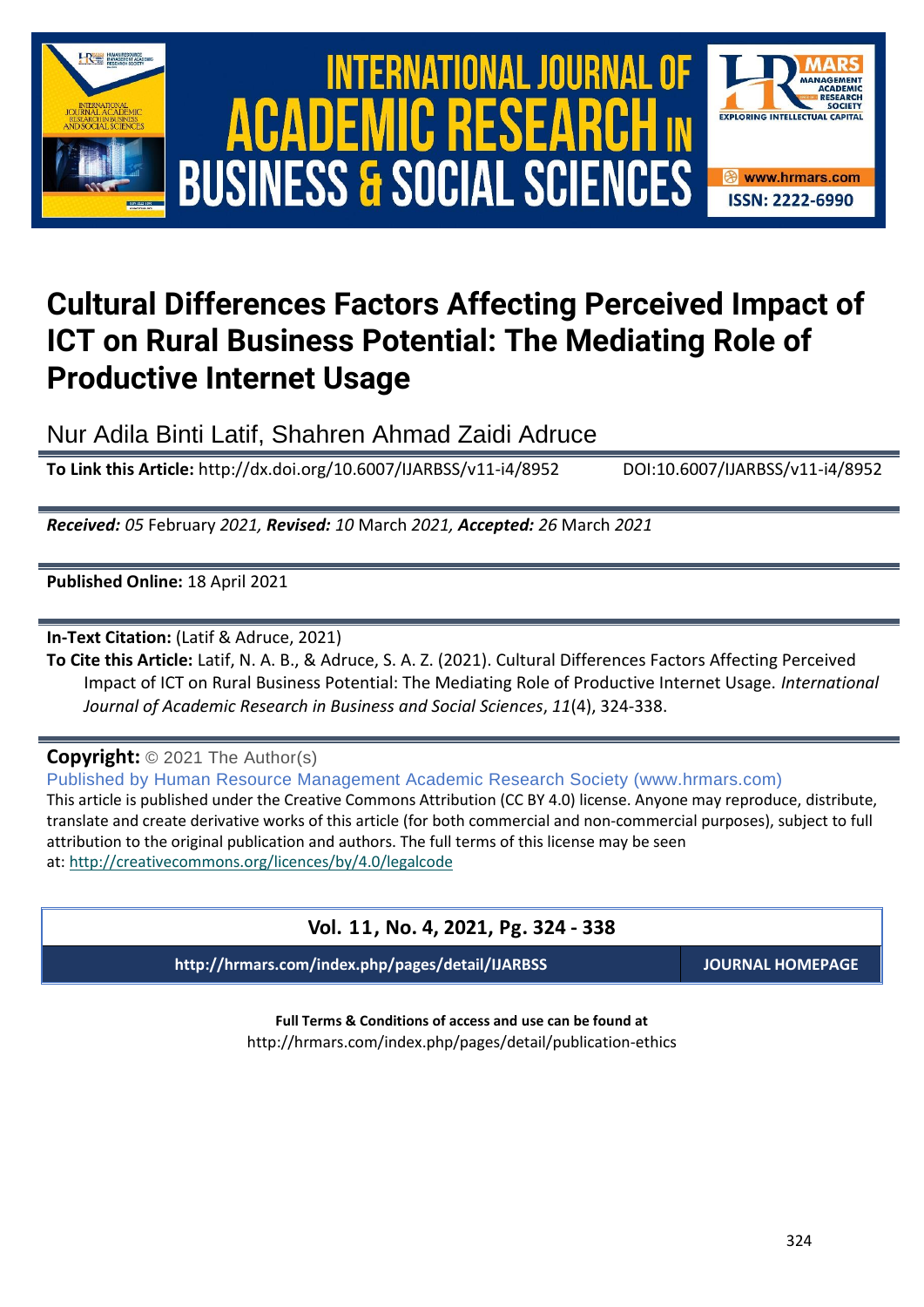

# **Cultural Differences Factors Affecting Perceived Impact of ICT on Rural Business Potential: The Mediating Role of Productive Internet Usage**

Nur Adila Binti Latif Institute of Borneo Studies, Universiti Malaysia Sarawak

# Shahren Ahmad Zaidi Adruce

Faculty of Cognitive Sciences and Human Development, Universiti Malaysia Sarawak Email: azshahren@unimas.my

# **Abstract**

This study aims to determine the mediating role of productive internet usage in the relationship between cultural differences and the perceived impact of Information and Communication Technology (ICT) on rural business potential. Cultural differences factors comprise of uncertainty avoidance, collectivism, power distance, and construct masculinity. Productive internet usage act as the mediating variable, whereas the perceived rural business potential impact of the ICT serves as the dependent variable in this study. The findings indicate that the perceived rural business potential impact of ICT was influenced by two cultural differences dimension: uncertainty avoidance and collectivism. This finding implicates the mediating effect of productive internet usage. On the other hand, power distance and construct masculinity do not influence the outcome of this study. The findings also explain the need for the authority to consider the prospective users' cultural attributes during the design and implementation phases to enhance the efficacy of ICT implementation. Besides that, through the mediation model analysis, this study signifies how mediation model analysis helps to assess in intervention's effectiveness on the expected outcome. This study helps determine the effectiveness of internet usage for rural business potential. It gives insight into how productive internet usage plays its role in mediating the impact of cultural differences factors on the perceived impact of ICT on rural business potential.

**Keywords:** Productive Internet Usage, Rural Business Potential, Cultural Differences.

# **Introduction**

The internet had given a tremendous impact on our daily lives as a medium for communication, knowledge sharing, information access, and learning. By investigating the community's perception on the impact of ICT on business potential, it will enable the service provider to assess to what extent the internet can play its role in transforming the rural community.

This study considers the cultural differences, internet adoption, and rural community's perception on the impact of internet usage on cottage industry. Productive internet usage in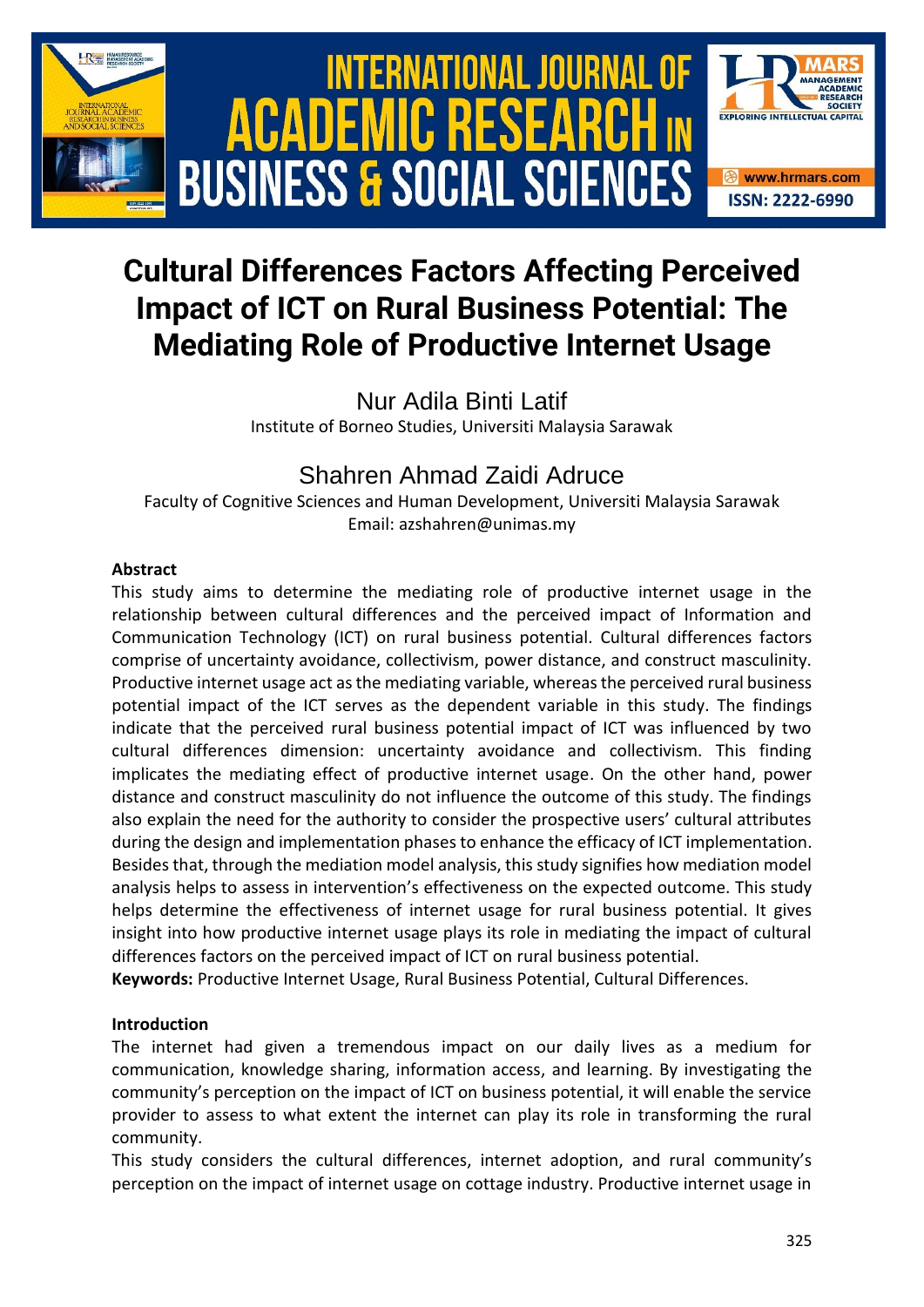**Vol. 1 1 , No. 4, 2021, E-ISSN: 2222-6990 © 2021 HRMARS**

this study refers to the extent to which an individual in the community uses the internet in their daily lives. Rogers (2003) defines innovation diffusion as the decision of an individual to make use of an innovation as the best course of action available. In this study, internet adoption is the innovation.

This study integrates productive internet usage as a mediator. A mediator variable explains the relationship between the dependent variable and the independent variable. The process of complete mediation is defined as the complete intervention caused by the mediator variable. (Kenny, 2018). A mediation effect will most probably occur when the relationship between the determining factor and mediator, as well as the relationship between the mediator and the dependent variable are established. (Kenny, 2018) Therefore, previous research on the determining factor and productive internet usage, as well as productive internet usage and its economic impact were referred to establish a new mediation model for this research. *(See Figure 1)*



Figure 1. Conceptual framework

Many studies were published in recent years on cultural differences impact on internet diffusion (Ravi Nath & Vasudeva Murthy, 2004; Moghadam & Assar, 2008; Azam & Quaddus, 2013; Erumban & De Jong, 2006), they were done mostly in developed countries. Considering that these issues might not share similar cultural or insight characteristics directly applicable to the rural community, this research investigates the perceived rural business potential impact of ICT specifically in the Malay rural areas in Sarawak, considering the cultural differences among the community members.

Other than that, previous studies have been focussing on the impact and challenges of the internet adoption, and no known study which integrates the internet adoption as a mediating variable. In contrast to that, through the mediation model analysis, this paper helps assess the effectiveness of internet usage for economic purposes in the rural community.

# **Objectives of the Study**

#### Main objective

To find out if productive internet usage mediates the relationship between cultural differences and perceived impact of ICT on rural business potential.

Specific objectives

- 1. To find out if productive internet usage mediates the relationship between uncertainty avoidance and perceived impact of ICT on rural business potential .
- 2. To find out if productive internet usage mediates the relationship between collectivism and perceived impact of ICT on rural business potential .
- 3. To find out if productive internet usage mediates the relationship between power distance and perceived impact of ICT on rural business potential .
- 4. To find out if productive internet usage mediates the relationship between construct masculinity and perceived impact of ICT on rural business potential .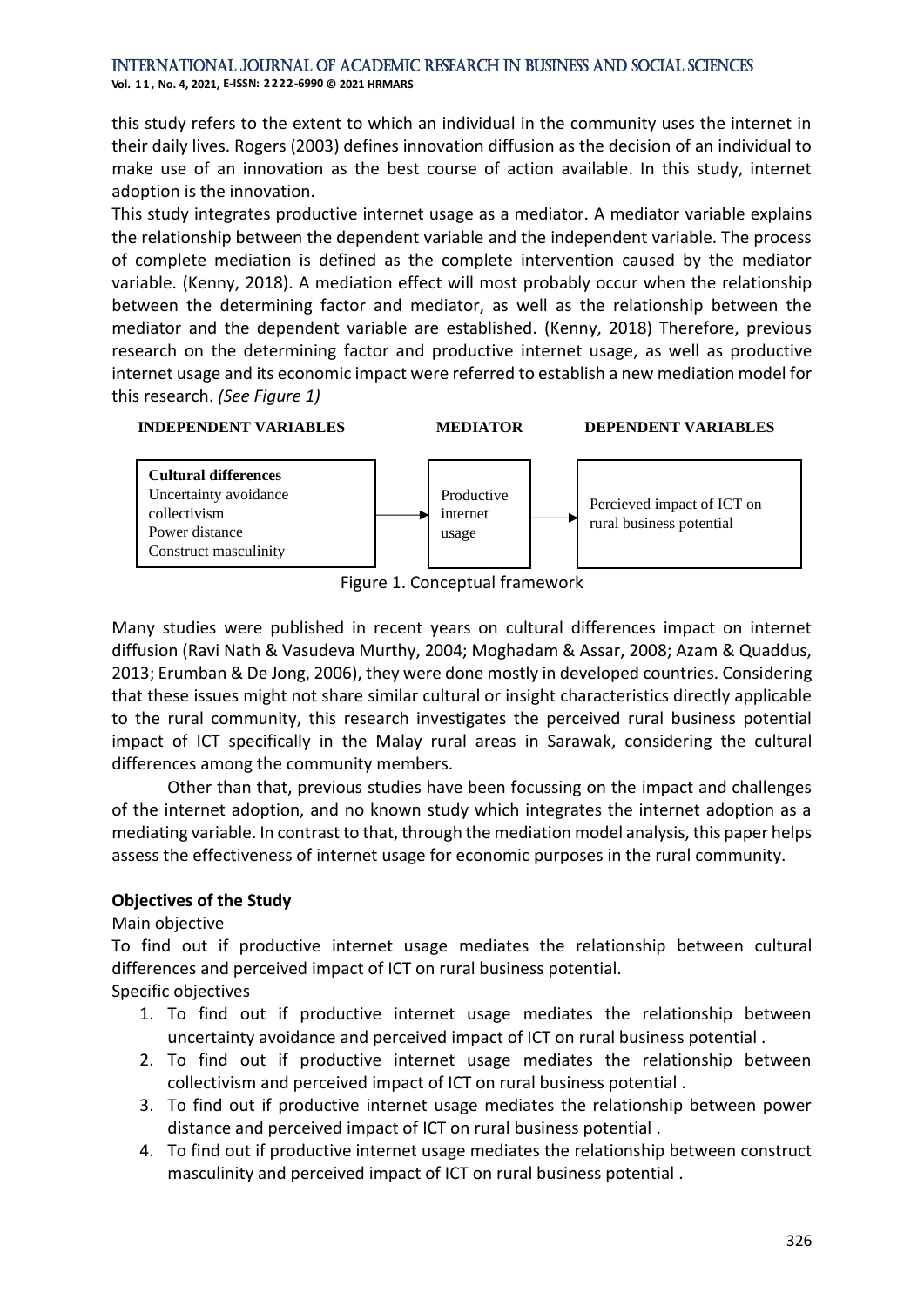**Vol. 1 1 , No. 4, 2021, E-ISSN: 2222-6990 © 2021 HRMARS**

#### **Literature Review**

# **World overview**

The role of the internet has reached a new dimension in our lives. Globally, the internet user has increased 2.4 per cent over the past year, amounted 124 million users in overall (Kemp, 2020), and 59 per cent online penetration rate (Clement, 2020). The internet has become a fundamental pillar of the modern information society, with its potential in connecting billions of people worldwide (Clement, 2020). The largest number of internet users is recorded in Asia Region, which amounted to 2.3 billion.

### **Internet adoption in Malaysia**

The internet adoption rate in Malaysia has been increasing over the years (Malaysian Communication and Multimedia Commission, 2018). In 2018, Malaysia recorded increases in the percentage of internet users at the national level from 76.9% in 2016 to 87.4% (MCMC, 2018). By considering an individual as an internet user if the individual accessed the internet at least once in three months, the Internet User Survey conducted by the MCMC found out that the percentage of the internet user in Malaysia in 2018 is 87.4%, recorded an increase of 10.5% from 2016, which is 76.9% (MCMC, 2018). This percentage shows more than threefourths of the entire national population is using the internet.

The survey also found out that most of the users accessed the internet from mobile broadband, following by free Wi-Fi. Apart from that, it was also reported that the most common online activities of the users are communication by text (96.5%), visit social networking platform (85.6%), getting information (85.5%), entertainment such as video streaming (77.6%), for work-related purposes (61.9%). The result shows low usage of the internet for maintaining blogs/homepage (9.8%), selling goods or services (16.9%), and for online job applications (27.5%). Additionally, the number of internet user has increased in between 2019 and 2020 by 3.6%, making 26.69 million internet users in Malaysia as in January 2020.

In the effort to increase the usage of internet and to bridge the digital divide between rural and urban area, National Broadband Initiative (NBI) was implemented to bring broadband to the whole country, targeting that by the end of 2010, 50% household broadband penetration, through 5 initiatives, which includes:

- i. Rakyat internet Centers and Mini Community Broadband Centers
- ii. 1 Million Netbook Initiative to distribute notebooks to poor students nationwide
- iii. Setting up of E-Kiosks
- iv. CBC to the Home
- v. Expansion of Cellular Coverage

To assess the extent to which this initiative meets its purposes in Sarawak Malay rural areas, the population selected for this study are the communities that were provided with those facilities. The focus of this study is the usage of the internet for working, business or online marketing, education, e-government, e-banking, e-health, and news reading, and set aside the unproductive usage of the internet such as for entertainment (video streaming, music, games) and social networking.

# **Cultural Differences as the Determining Factors of Internet Adoption in the Rural Community**

Research works on the topic of technology diffusion and cultural factor have been done for quite sometimes. Barnett (1953) noted that prior to people's diffusion of technology, cultural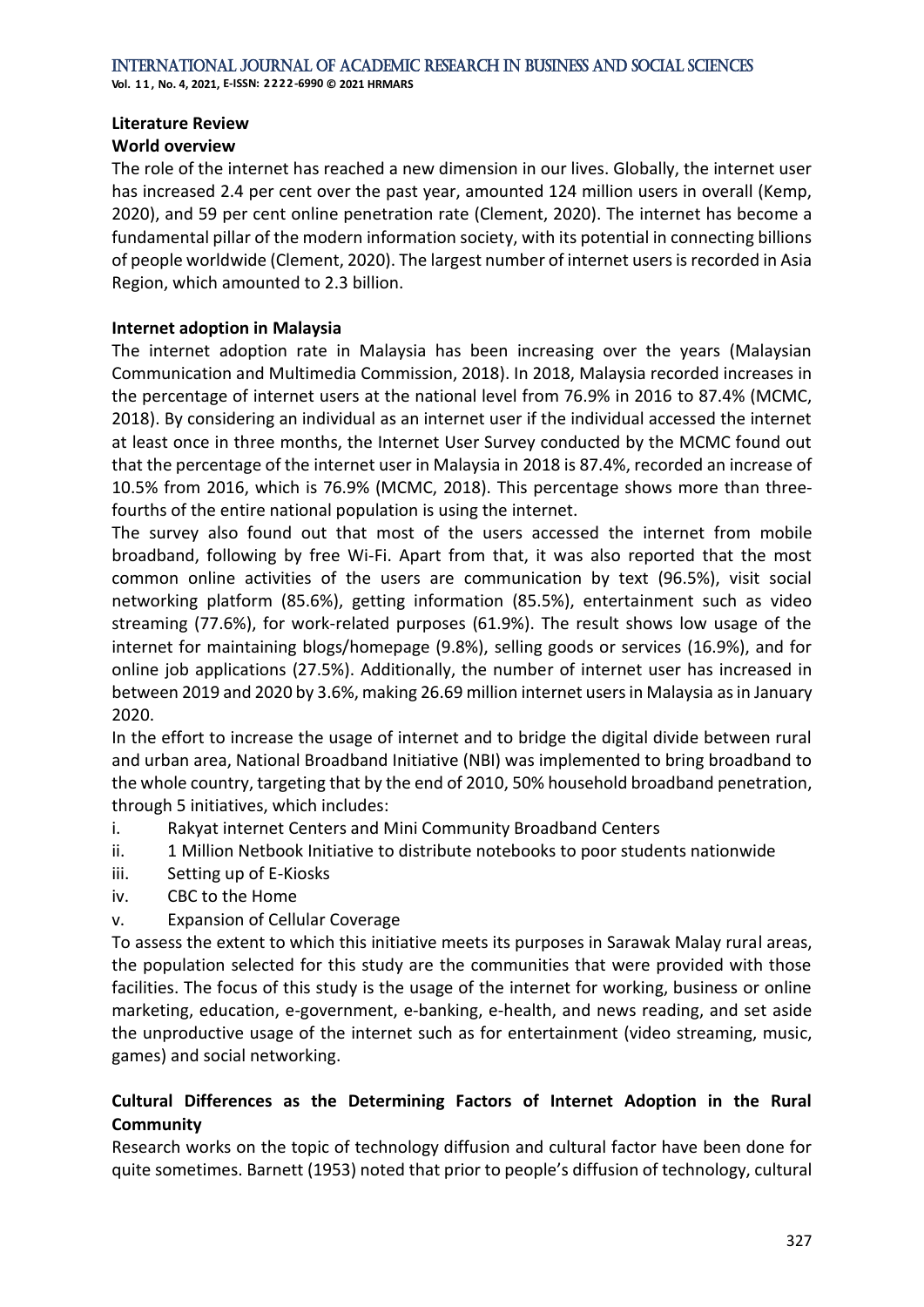**Vol. 1 1 , No. 4, 2021, E-ISSN: 2222-6990 © 2021 HRMARS**

psychological social and institutional arrangements must first exist. Over the years, cultural differences were proved to be one of the significant challenges of internet adoption (Ravi Nath & Vasudeva Murthy, 2004; Moghadam & Assar, 2008; Azam & Quaddus, 2013). There are several dimensions measured in cultural differences based on Hofstede's (1990) national cultural dimensions, including uncertainty avoidance, power distance, collectivism, and construct masculinity. In this national cultural dimension, uncertainty avoidance refers to the degree to which members of a society feel uncomfortable with uncertainty and ambiguity, while power distance dimension measures the extent to which inequality of power distribution is seen as irreducible fact of life. On the other hand, collectivism is the degree to which people focus on working together in groups rather than as individuals, and construct masculinity is defined as the extent of emphasis on work goals (earnings, advancement) and assertiveness, as opposed to personal goals and nurturance (Hofstede, 1990).

A study by Ravi Nath and Vasudeva Murthy (2004) found out that uncertainty avoidance, and masculinity culture have significant impact on the internet diffusion rate of a nation, in which societies that avoid uncertainty and have high masculine culture tend to have lower internet diffusion rates. Furthermore, in a study conducted in Iran, it was found that there is higher ICT adoption rate in the individualist culture as compared to collectivist culture. (Moghadam & Assar, 2008) Individualist culture represents a society which is oriented around the self, independent. Additionally, it suggested that countries with high uncertainty avoidance index have low ICT adoption rate and countries with high power distance index have low ICT adoption rate. (Moghadam & Assar, 2008). On the other hand, from the Bangladesh's SME perspective, collectivism and power distance did not produce any significant effects on the behavioural intention to use ICT, while uncertainty avoidance dimension significantly influence the intention to use ICT. (Azam & Quaddus, 2013). From these findings, we see a similar pattern when it comes to uncertainty avoidance culture. Other than that, a different study conducted by Erumban and De shows a strong relationship between cultural factors and ICT adoption.

All the factors discussed above provides an insight in developing a conceptual framework of the mediating effect of internet adoption in the relationship between cultural differences and cottage industry in the rural community.

#### **Impacts of Internet Adoption on Business Activity**

One of the advantages of the information technology is its capability to process and spread information widely and make it possible to the users to access any kind of information at any time anywhere. One of the common economic activities in the rural area is agriculture. In the recent years, IT has a great influence on agricultural development as it provides access to information on agricultural activities (Jones, 1997; Reza & Morteza, 2016). The access to this information can contribute to the development of agricultural activities and encourage the younger generation to venture in this activity. Other than that, ICT adoption in the rural community is one of the strategies that provides possible opportunity to overcome some of the barriers in the entrepreneurial activity (Hollifield & Donnermeyer, 2003). The internet access also enables better and timely access to the market prices, consumer information (Mangtsl, 2008) and provides information related to updated agricultural issues at any place and time (Musa et al., 2008), which extends the competencies of farmers to engage in agribusiness.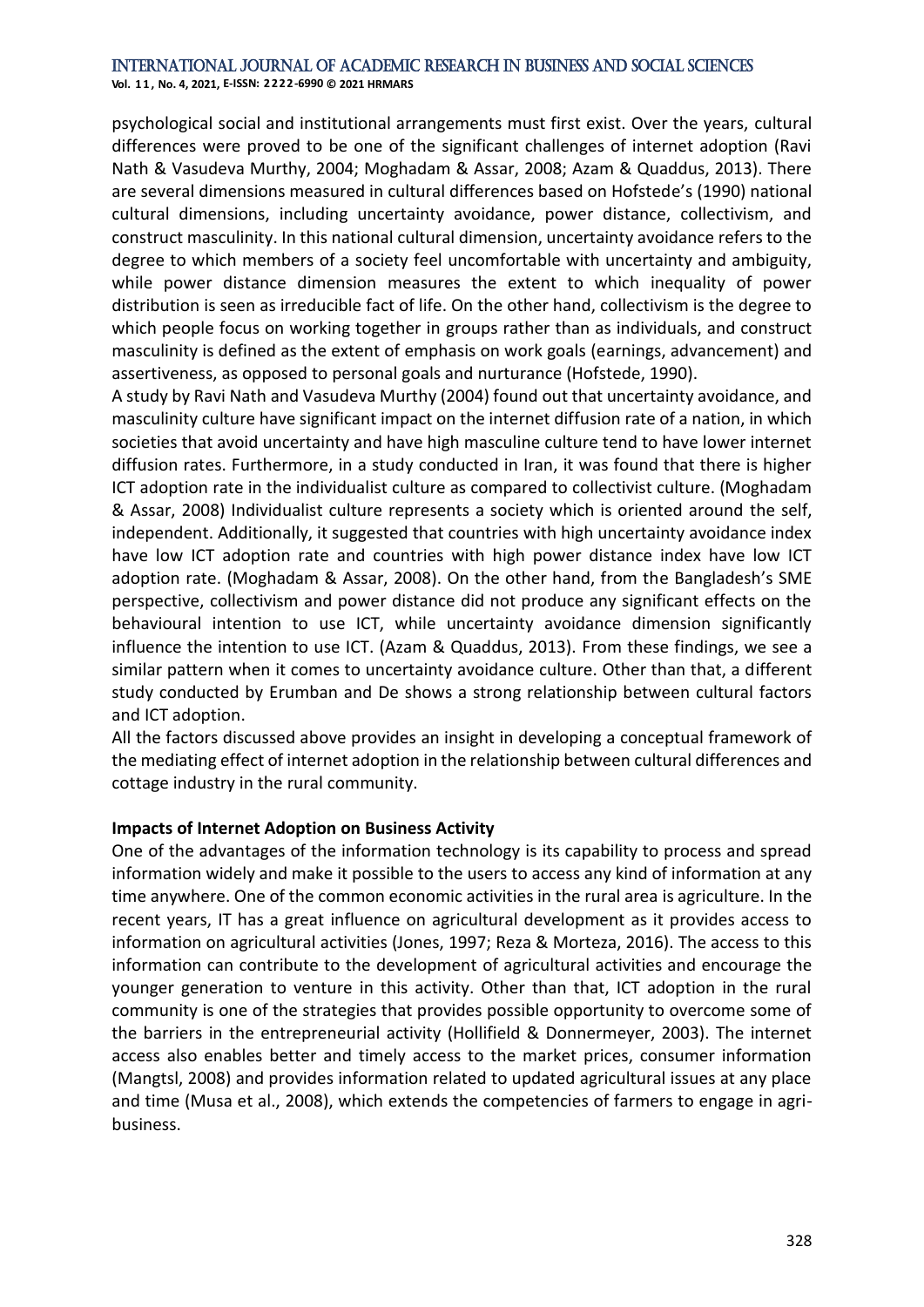#### **Methodology**

This study adopted a case study quantitative survey design approach, involving three villages based on the types of ICT facilities available (See Table 1). Taking a positivist stance to investigate the mediation effect of productive internet usage on the relationship between the cultural differences and perceived ICT impacts on rural business potential. This study uses a case study approach to investigate the impact of productive internet usage on the community's perception about the potential business impact of ICT. The survey method was chosen for the collection of quantitative data from the rural community. This method is one of the effective ways to measure the attitudes and characteristics of large populations. The quantitative questionnaire was adapted and modified from previous studies (OECD, 2015; Davis, 1989; Huang, 2003; Virtual System Processing Company ICT Professional Group, 2006) conducted in Malaysia and other countries. Few changes were made on the items in the questionnaire to make sure of the suitability of its content with the situation in the local community. Therefore, pre-test and pilot test were conducted to test the reliability of the instrument. Pre-test was conducted in Kampung Telaga Air with five local people, in which they were asked to answer the survey and critique the questionnaire to make sure that the questionnaire was understandable by the local community. The pilot test was also conducted in Kampung Telaga Air with 70 data collected.

This study reviewed various literature on internet and ICT usage related to entrepreneurship and agriculture to identifies gaps. The literature review focused on two (2) types of information searching: theories and concepts adopted in the previous studies, the findings, and the methodology used in the study. The review implicates that further understanding is required on how productive internet usage can affect the perceived impact of ICT on rural business potential based on cultural differences factors. Can the relationship be described by the mediation process of productive internet usage on the relationship between the cultural differences' factors and the perceived impact of ICT on rural business potential?

This study design takes into consideration the purpose of the study, types of investigation, unit of analysis, and timeframe, along with the research design adopted in the previous studies, which have been analysed in the literature review phase. From the considerations, this study adopts a cross-sectional study that uses a survey to collect data from the selected community.

A power analysis was conducted using G\*Power to determine the sample size for the mediation analysis. The analysis was based on the linear multiple regression used in this study. With a large effect size (f2) of .15, an alpha of .05, a standard power level of .80, and a total of 7 predictors, the results of the power analysis showed that a minimum of 153 participants was needed to achieve an appropriate power level for this study. The actual data collected was 240 data, but only 220 data was analysed which exceed the requirement of the sample size.

| Table 1                         |               |
|---------------------------------|---------------|
| Sample distribution by location |               |
| Sample                          | No. of Sample |
| Kampung Niup, Samarahan         | 48            |
| Kampung Pinang, Samarahan       | 93            |
| Kampung Kolong, Kuching         | 79            |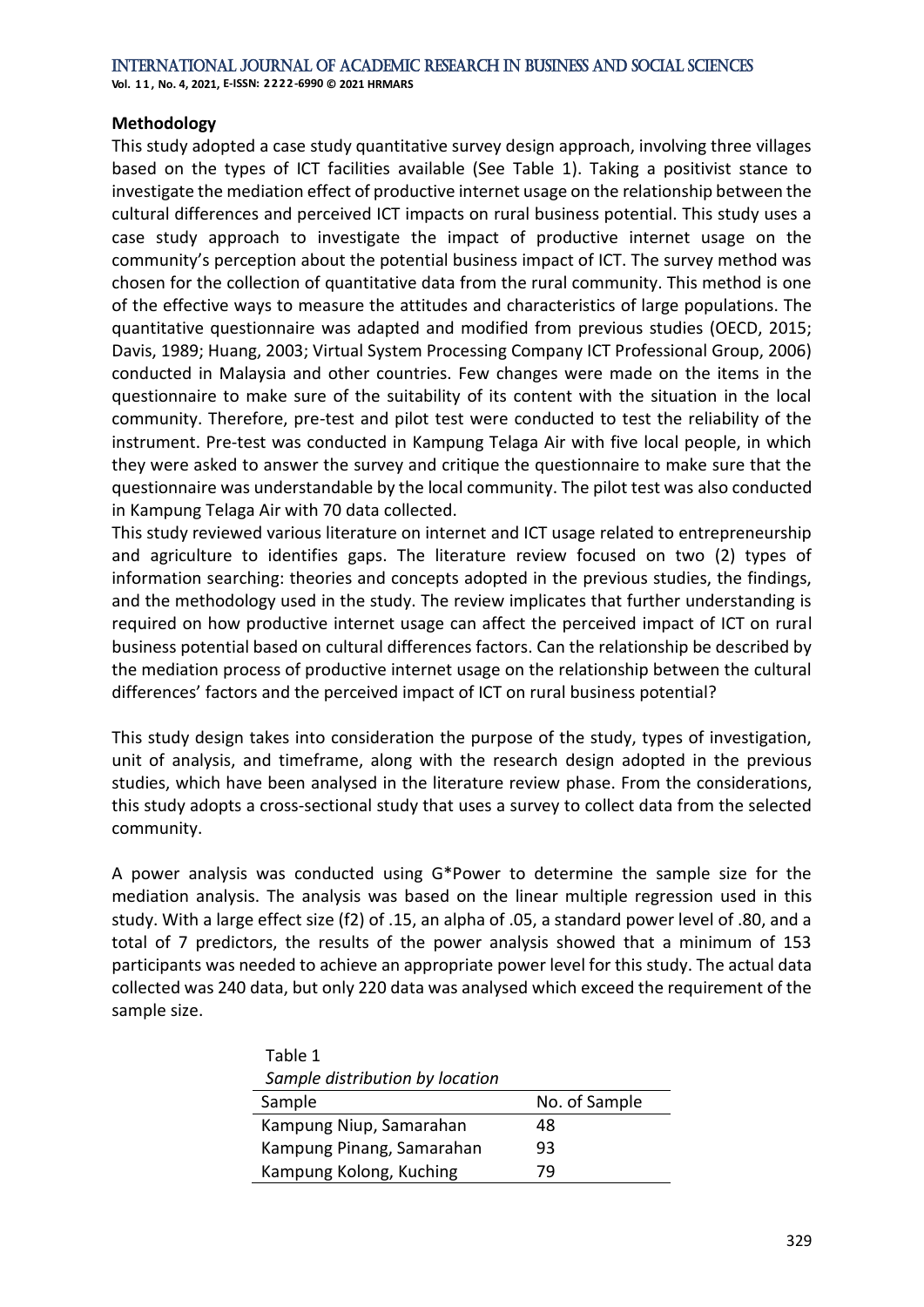**Vol. 1 1 , No. 4, 2021, E-ISSN: 2222-6990 © 2021 HRMARS**

*Measurement model assessment*

The validity and reliability of the instrument was evaluated using internal consistency reliability test, indicator reliability test, convergent validity test and discriminant validity test (See Table 2). Composite reliability (CR) values exceeded 0.8 in all construct, demonstrating internal consistency of the instrument. All items loaded more than 0.7, indicated reliability except for two items in the productive internet usage construct which scores 0.662 and 0.627. These two items were retained since deleting it did not change the AVE values significantly. Convergent validity is demonstrated by the AVE values which are more than 0.5, and the discriminant validity was demonstrated by the square root of AVE showed in the Fornell Larcker table which are greater than the intercorrelation (See Table 3).

| abir |  |
|------|--|
|------|--|

|                 | Item                                                                                                                                                | Loading CR | <b>AVE</b>  | Convergent<br>Validity<br>(AVE>0.5) |
|-----------------|-----------------------------------------------------------------------------------------------------------------------------------------------------|------------|-------------|-------------------------------------|
|                 | <b>Uncertainty Avoidance</b>                                                                                                                        |            |             |                                     |
| UA1             | It is important to have job requirements and<br>instructions spelled out in detail, so people<br>know what they are expected to do.                 | 0.921      | 0.901 0.752 | <b>YES</b>                          |
| UA <sub>2</sub> | It is important to always follow instructions<br>and procedures.                                                                                    | 0.825      |             |                                     |
| UA3             | Rules and regulations are important because<br>they inform workers what the organization<br>expects of them.                                        | 0.853      |             |                                     |
| Collectivism    |                                                                                                                                                     |            |             |                                     |
| C1              | Being accepted as a member of a group is<br>more important than having autonomy and<br>independence on the job.                                     | 0.919      | 0.946 0.813 | <b>YES</b>                          |
| C <sub>2</sub>  | It is more important for a manager to<br>encourage loyalty and a sense of duty in<br>subordinates than it is to encourage individual<br>initiative. | 0.884      |             |                                     |
| C <sub>3</sub>  | Group welfare is more important than<br>individual welfare.                                                                                         | 0.912      |             |                                     |
| C <sub>4</sub>  | Group success is more important than<br>individual success.                                                                                         | 0.891      |             |                                     |
|                 | <b>Power Distance</b>                                                                                                                               |            |             |                                     |
| PD1             | Managers should make most decisions without 0.844<br>consulting subordinates.                                                                       |            | 0.891 0.734 | <b>YES</b>                          |
| PD <sub>2</sub> | Employees should not question their<br>manager's decisions.                                                                                         | 0.941      |             |                                     |
| PD <sub>3</sub> | Employees should not show their<br>disagreement to their managers.                                                                                  | 0.777      |             |                                     |
|                 | <b>Construct Masculinity</b>                                                                                                                        |            |             |                                     |
| M1              | It is more important for men to have a<br>professional career than it is for women to<br>have a professional career.                                | 0.851      | 0.938 0.835 | <b>YES</b>                          |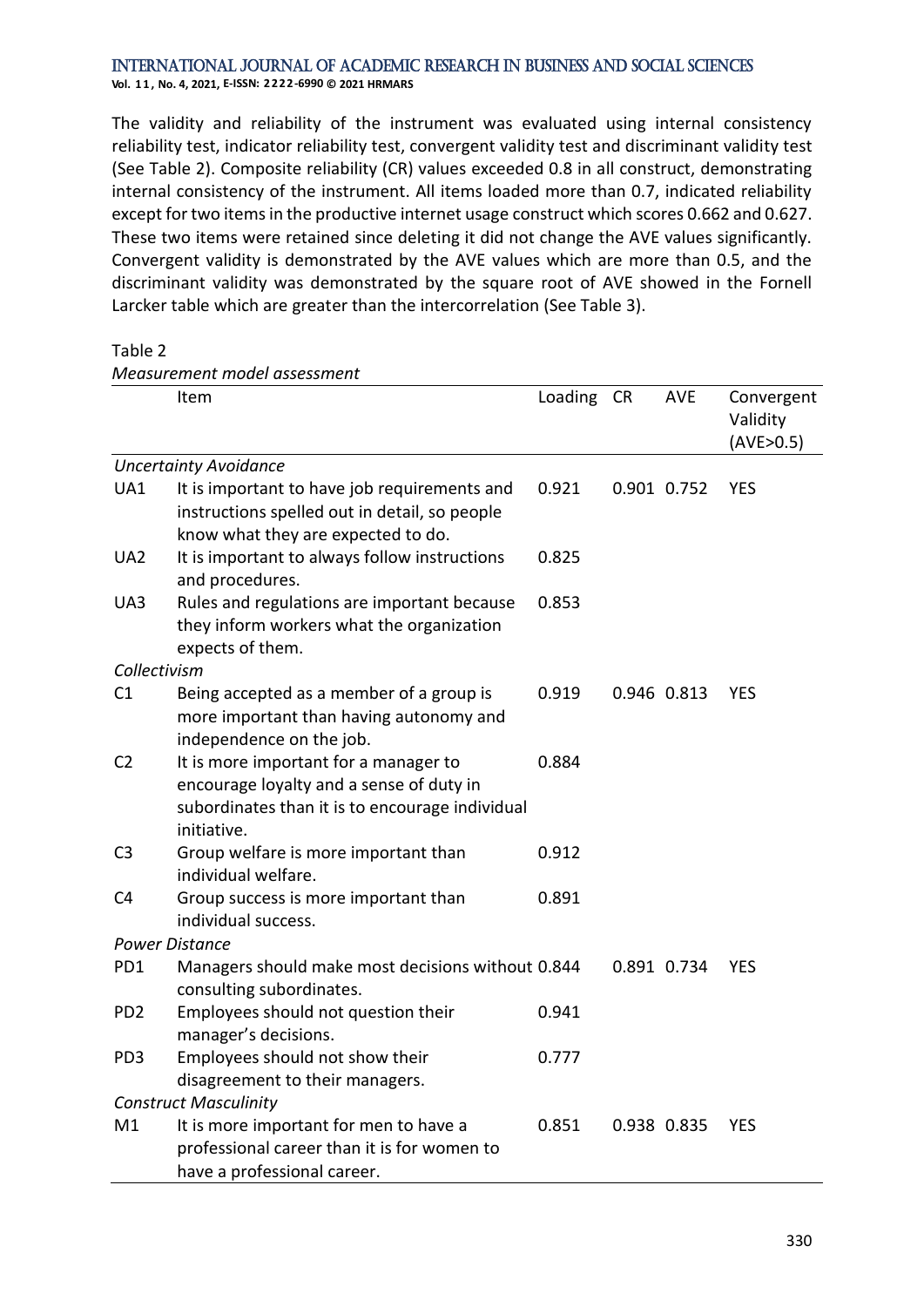**Vol. 1 1 , No. 4, 2021, E-ISSN: 2222-6990 © 2021 HRMARS**

| M <sub>2</sub>   | Women do not value recognition and                                   | 0.966 |             |            |
|------------------|----------------------------------------------------------------------|-------|-------------|------------|
|                  | promotion in their work as much as men do.                           |       |             |            |
| M <sub>3</sub>   | It is preferable to have a man in high level                         | 0.920 |             |            |
|                  | position than a woman.                                               |       |             |            |
|                  | Productive Internet Usage                                            |       |             |            |
| PIU1             | Working                                                              | 0.662 | 0.894 0.549 | <b>YES</b> |
| PIU <sub>2</sub> | <b>Business</b>                                                      | 0.627 |             |            |
| PIU <sub>3</sub> | Education                                                            | 0.808 |             |            |
| PIU4             | E-Government                                                         | 0.771 |             |            |
| PIU5             | E-Banking                                                            | 0.789 |             |            |
| PIU <sub>6</sub> | E-Health                                                             | 0.714 |             |            |
| PIU7             | <b>News</b>                                                          | 0.796 |             |            |
|                  | Perceived Internet Usage Impact on Rural Business                    |       |             |            |
| Potential        |                                                                      |       |             |            |
| <b>RBP</b>       | ICT have positive impacts on producing local<br>product              | 0.931 | 0.972 0.853 | <b>YES</b> |
| <b>RBP</b>       | ICT have positive impacts on local product<br>sales                  | 0.870 |             |            |
| <b>RBP</b>       | ICT have positive impacts on entrepreneurship 0.948<br>activities    |       |             |            |
| <b>RBP</b>       | ICT have positive impacts on the increase<br>business product sales  | 0.914 |             |            |
| <b>RBP</b>       | ICT have positive impacts on the increase in<br>agricultural product | 0.944 |             |            |
| <b>RBP</b>       | ICT have positive impacts on the agricultural<br>product sales       | 0.933 |             |            |

#### Table 3

*Intercorrelation matrix (Fornell & Larcker's criterion)*

|             | CD UA    | CD C  | CD PD | CD M     | PIU   | <b>LPPS</b> |
|-------------|----------|-------|-------|----------|-------|-------------|
| CD UA       | 0.867    |       |       |          |       |             |
| CD C        | 0.338    | 0.902 |       |          |       |             |
| CD PD       | 0.058    | 0.137 | 0.857 |          |       |             |
| CD M        | $-0.062$ | 0.035 | 0.260 | 0.914    |       |             |
| PIU         | 0.165    | 0.179 | 0.146 | $-0.112$ | 0.741 |             |
| <b>LPPS</b> | 0.110    | 0.086 | 0.031 | $-0.030$ | 0.163 | 0.924       |

Hypothesis testing is done using the measurement of mediation design. A mediation model attempts to identify and explain the underlying process or mechanism of an observed relationship between an independent variable and a dependent variable through the inclusion of a third hypothetical variable, namely a mediator variable (Pirlott & MacKinnon, 2016).

#### **Findings and Discussion**

Table 4 shows that majority of the participants in this study were female (61.8%); age between 26 to 35 years old (36.4%), SPM or certificate holders (38.2%); housewives (23.2%); and had income in a range of RM1500 and RM3000 (35.5%). These three villages show low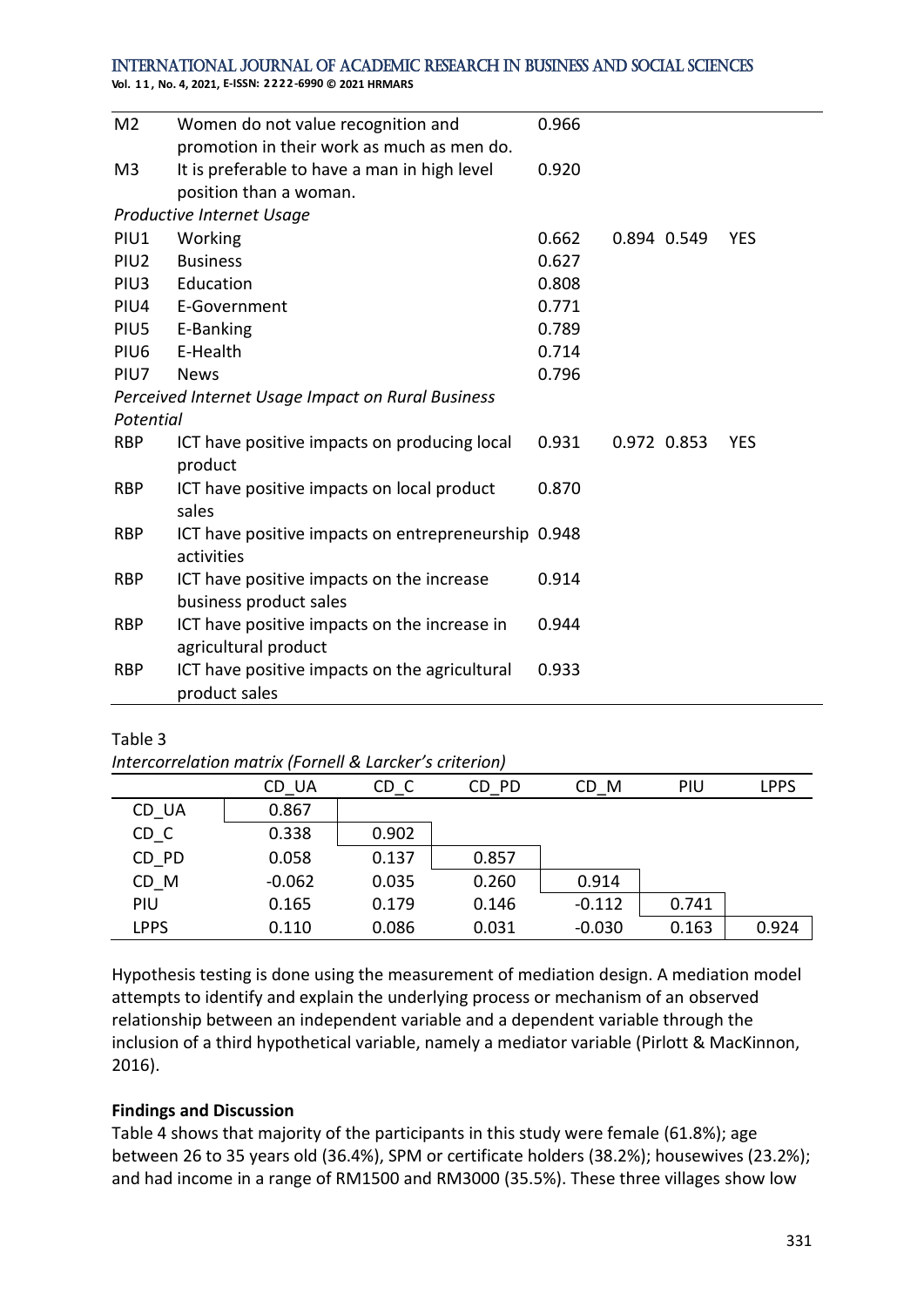**Vol. 1 1 , No. 4, 2021, E-ISSN: 2222-6990 © 2021 HRMARS**

to moderate level of productive internet adoption which is between 46.1% to 53.2%, (See Table 5).

#### Table 4

*Participant's Characteristic*

|            |                               | Frequency (N)  | Percentage (%) |
|------------|-------------------------------|----------------|----------------|
| Gender     | Male                          | 84             | 38.2%          |
|            | Female                        | 136            | 61.8%          |
| Age        | 14 years old and below        | 5              | 2.3%           |
|            | 15 - 25 years old             | 43             | 19.5%          |
|            | 26 - 35 years old             | 58             | 26.4%          |
|            | 36 - 45 years old             | 42             | 19.1%          |
|            | 46 - 55 years old             | 29             | 13.2%          |
|            | Above 55 years old            | 43             | 19.5%          |
| Education  | <b>UPSR</b>                   | 35             | 15.9%          |
|            | PMR/SRP                       | 38             | 17.3%          |
|            | SPM/ Certificate              | 84             | 38.2%          |
|            | STPM/Diploma/Pre-U            | 30             | 13.6%          |
|            | Bachelor's degree             | 11             | 5.0%           |
|            | Did not finish primary school | 8              | 3.6%           |
|            | No formal education           | 13             | 5.9%           |
|            | Sekolah Dewasa 1970-an        | $\mathbf 1$    | 0.5%           |
| Occupation | Manager                       | $\mathbf 1$    | 0.5%           |
|            | Professional                  | 5              | 2.3%           |
|            | Technician                    | 3              | 1.4%           |
|            | Office support                | 8              | 3.6%           |
|            | Salesman & customer service   | 11             | 5.0%           |
|            | Carpenter/ Skilled worker     | $\overline{2}$ | 0.9%           |
|            | Laborers                      | 10             | 4.5%           |
|            | Farmer                        | 3              | 1.4%           |
|            | Businessman/Entrepreneurs     | 15             | 6.8%           |
|            | Student                       | 35             | 15.9%          |
|            | Housewives                    | 51             | 23.2%          |
|            | Unemployed                    | 47             | 21.4%          |
|            | Others                        | 29             | 13.2%          |
| Income     | Less than RM590               | 22             | 10.0%          |
|            | RM591 - RM910                 | 7              | 3.2%           |
|            | RM911 - RM1500                | 47             | 21.4%          |
|            | RM1501 - RM3000               | 78             | 35.5%          |
|            | RM3001 - RM4500               | 45             | 20.5%          |
|            | RM4501 - RM6000               | 15             | 6.8%           |
|            | RM6001 - RM7500               | 6              | 2.7%           |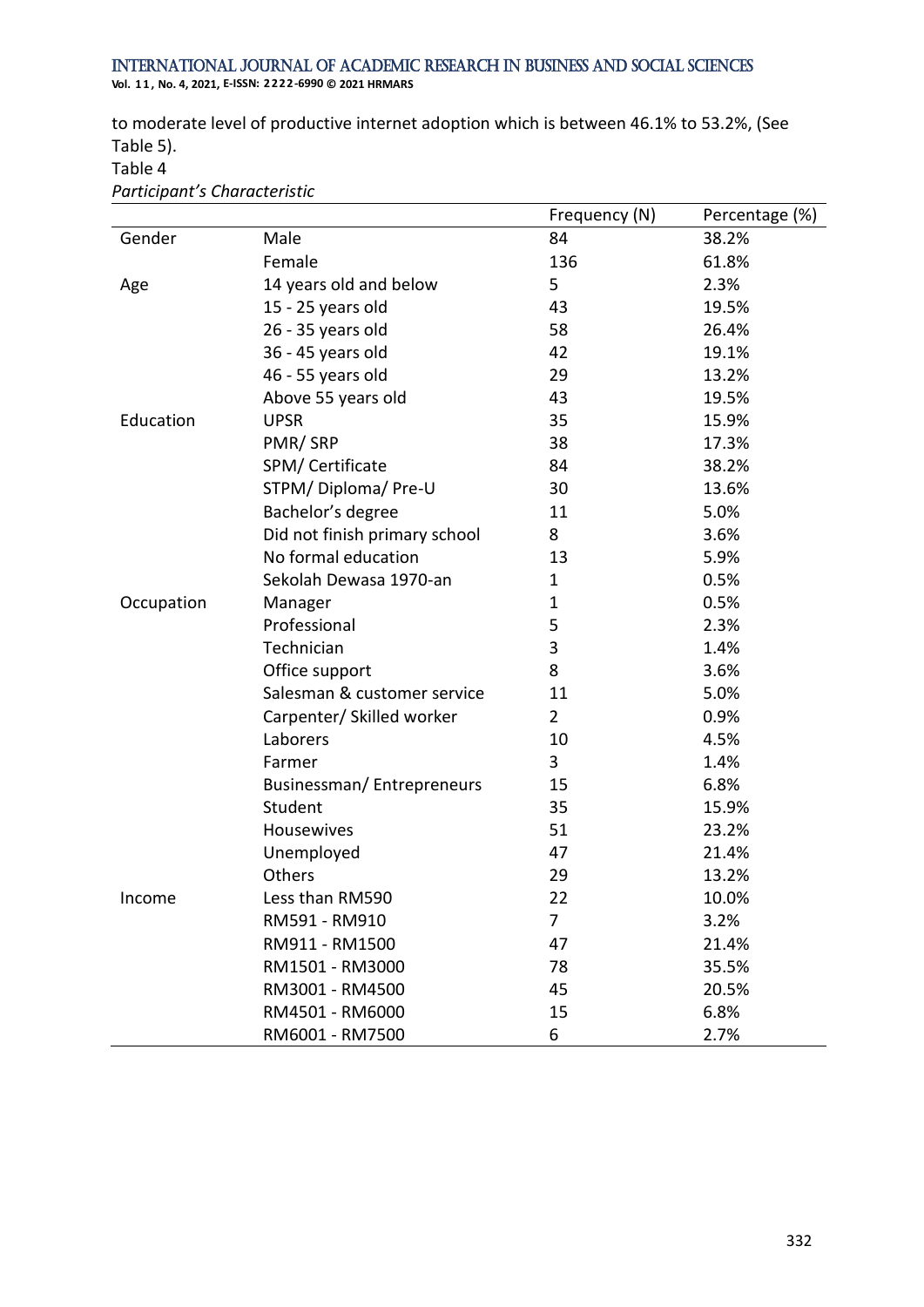**Vol. 1 1 , No. 4, 2021, E-ISSN: 2222-6990 © 2021 HRMARS**

| Internet adoption rate          |                                       |              |                                                              |  |  |  |
|---------------------------------|---------------------------------------|--------------|--------------------------------------------------------------|--|--|--|
| Location                        | ICT facility provided                 | Year         | Level of internet<br>adoption (productive<br>internet usage) |  |  |  |
| Kampung Niup,<br>Samarahan      | Internet Centre and<br>WiFi Community | 2009-Present | 53.2%                                                        |  |  |  |
| Kampung<br>Pinang,<br>Samarahan | Internet Centre and<br>WiFi Community | 2014-Present | 46.1%                                                        |  |  |  |
| Kampung<br>Kolong, Kuching      | WiFi Community                        | 2011-2017    | 48.0%                                                        |  |  |  |

#### **Findings**

Table 5

The mediation effect was analysed using the bias-corrected bootstrapping procedure in which mediation is said to occur if the confidence interval does not contain zero. The findings show that productive internet usage mediates the relationship between two cultural dimensions (uncertainty avoidance and collectivism) and the perceived cottage industry impact of the internet adoption. After that, tests for mediating effect size and effect size (f2) were conducted using the Bootstrapping procedure, while predictive relevance for the reflective endogenous latent variable (Q2) were conducted using Blindfolding procedures.

H1: Productive internet usage mediates the relationship between uncertainty avoidance and perceived cottage industry impact of ICT.



 $β=0.028$ ; t=2.056; LL=0.010, UL=0.061

#### **Figure 2. Analysis results for hypothesis 1 testing**

Figure 2 shows the analysis result for hypothesis 1 testing. From the mediation analysis, productive internet usage is determined to have no influence on the perceived impact of ICT on cottage industry (β=0.120, t=1.798) and has been influenced positively by uncertainty avoidance ( $β=0.175$ , t=3.036). The inclusion of the mediating variable did not change the coefficient value between uncertainty avoidance and perceived cottage industry impact of ICT (R<sup>2</sup>=0.048). The analysis also showed that the indirect effect  $\beta$ =0.028 was significant with a t-value of 2.056. Also, the 95% Bootstrap Confidence Interval (CI) (Preacher and Hayes, 2008) does not straddle a 0 in between (LL=0.010, UL=0.061) indicates that there is a mediation. Thus, it was concluded that the mediation effect is statistically significant.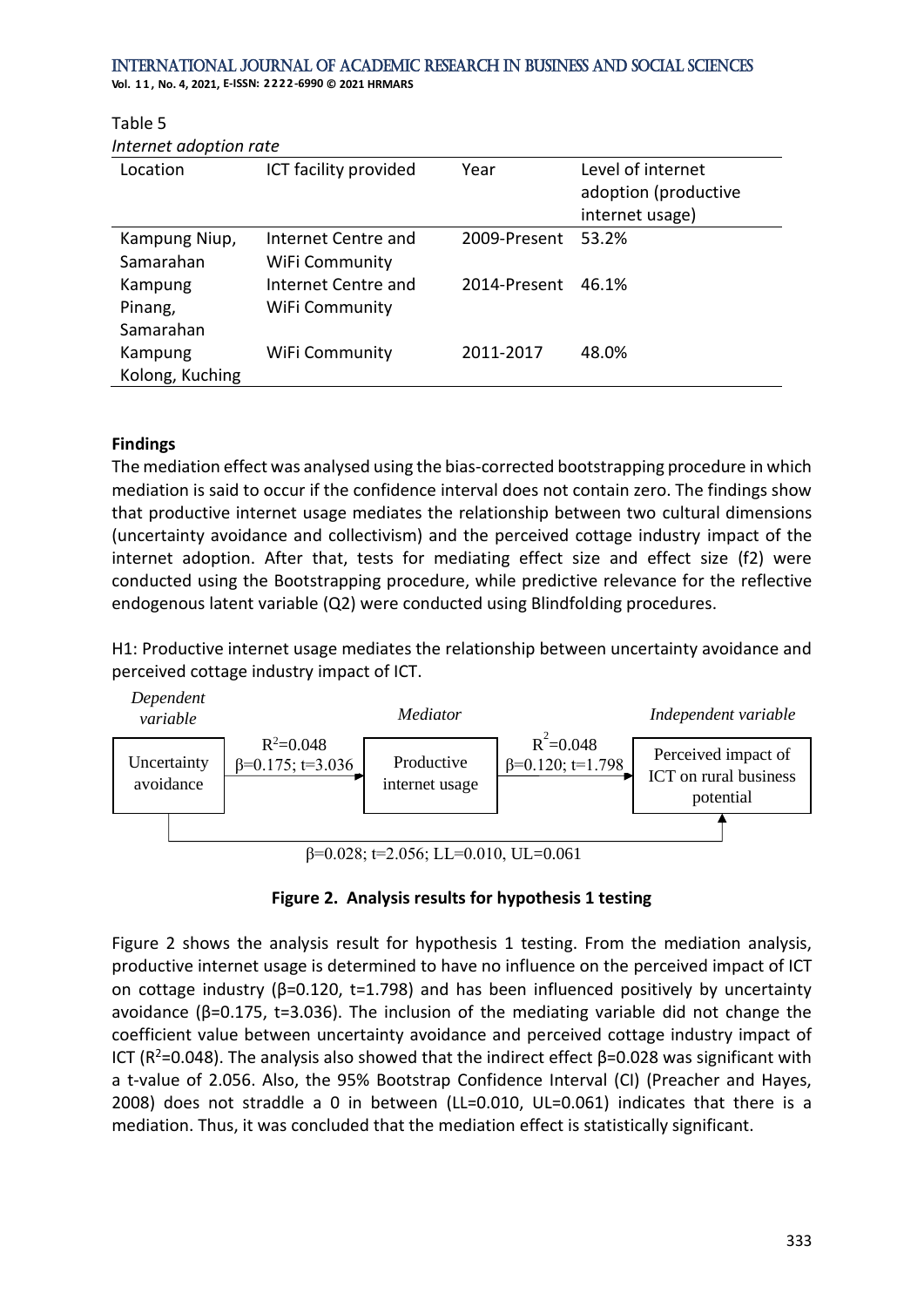**Vol. 1 1 , No. 4, 2021, E-ISSN: 2222-6990 © 2021 HRMARS**

H2: Productive internet usage mediates the relationship between collectivism and perceived cottage industry impact of ICT.



 $β=0.032$ ; t=2.109; LL=0.005, UL=0.067

**Figure 3. Analysis result for hypothesis 2 testing**

Figure 3 shows the analysis result for hypothesis 2 testing. From the mediation analysis, productive internet usage is determined to have no influence on the perceived impact of ICT on cottage industry (β=0.088, t=1.115) and has been influenced positively by collectivism (β=0.210, t=3.313). The inclusion of the mediating variable reduces the coefficient value between collectivism and perceived cottage industry impact of ICT from 0.129 to 0.008. The analysis also showed that the indirect effect β=0.032 was significant with a t-value of 2.109. Also, the 95% Bootstrap Confidence Interval (CI) (Preacher and Hayes, 2008) does not straddle a zero (0) in between (LL=0.005, UL=0.067) indicates that there is a mediation. Thus, it was concluded that the mediation effect is statistically significant.

H3: Productive internet usage mediates the relationship between power distance and perceived cottage industry impact of ICT.



**Figure 4. Analysis result for hypothesis 3 testing**

Figure 4 shows the result for hypothesis 3 testing. From the mediation analysis, productive internet usage is determined to have no influence on the perceived impact of ICT on cottage industry ( $\beta$ =-0.004, t=0.058) and has been influenced positively by power distance ( $\beta$ =0.180, t=2.042). The analysis also showed that the indirect effect β=0.034 was not significant with a t-value of 1.715. Also, the 95% Bootstrap Confidence Interval (CI) (Preacher and Hayes, 2008) straddle a 0 in between (LL=-0.048, UL=0.058) indicates that there is no mediation. Thus, it was concluded that there is no mediation effect.

H4: Productive internet usage mediates the relationship between construct masculinity and perceived cottage industry impact of ICT.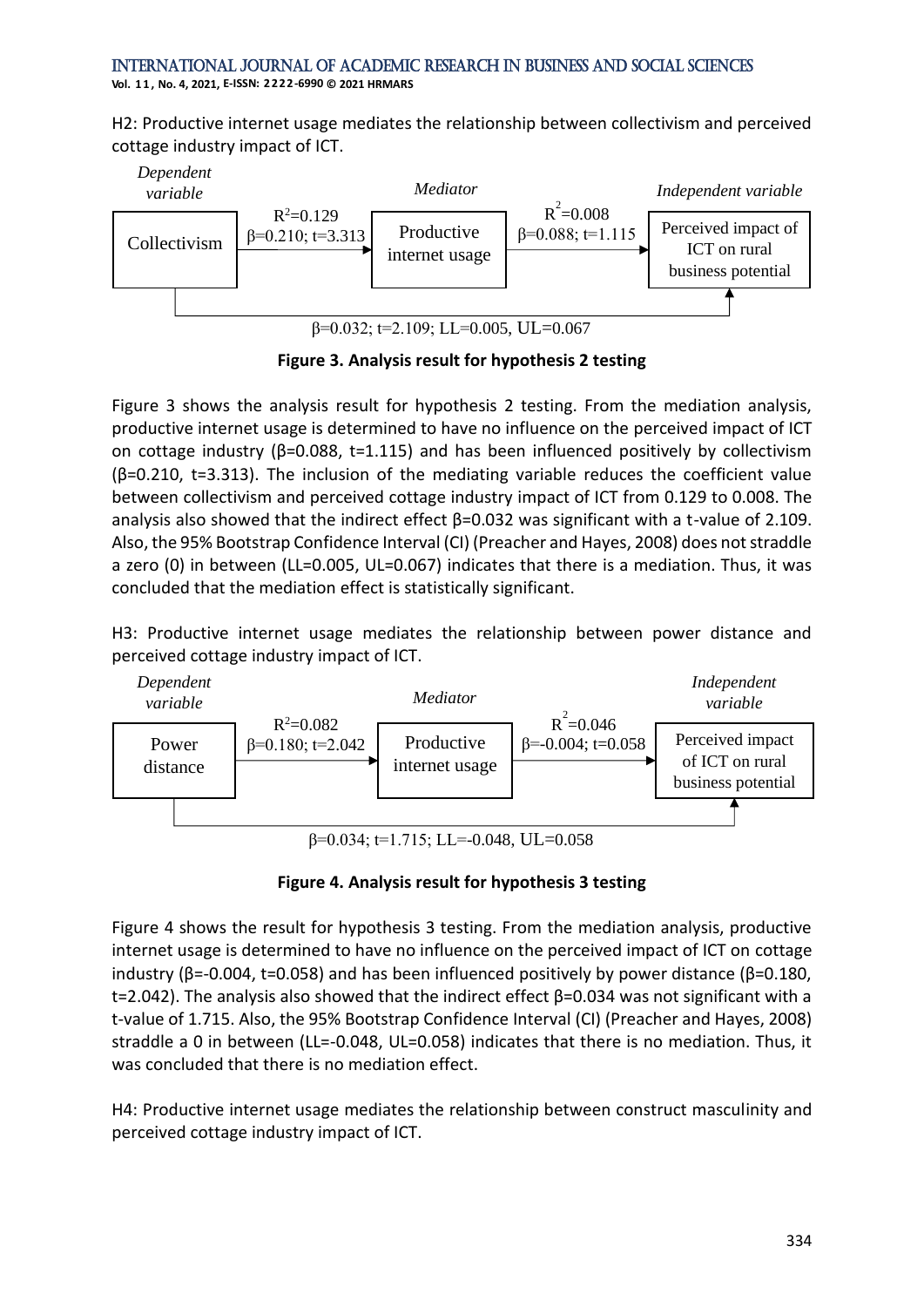**Vol. 1 1 , No. 4, 2021, E-ISSN: 2222-6990 © 2021 HRMARS**

Table 6



**Figure 5. Analysis result for hypothesis 4 testing**

Figure 5 shows the analysis result for hypothesis 4 testing. From the mediation analysis, productive internet usage is determined to have no influence on the perceived impact of ICT on cottage industry ( $\beta$ =-0.025, t=0.243) and does not influenced by construct masculinity ( $\beta$ =-0.127, t=1.019). The analysis also showed that the indirect effect β=-0.019 was not significant with a t-value of 0.803. Also, the 95% Bootstrap Confidence Interval (CI) (Preacher and Hayes, 2008 straddle a 0 in between (LL=-0.043, UL=0.055) indicates that there is no mediation. Thus, it was concluded that there is no mediation effect.

In summary, the results show that there is significant mediation effect of the productive internet usage in the relationship between the two cultural dimensions (uncertainty avoidance and collectivism) and the perceived impact of ICT on cottage industry. On the other hand, the productive internet usage does not explain the relationship between the other two cultural dimensions (power distance, and construct masculinity) with the perceived impact of ICT on cottage industry. The result is further explained in Table 6.

|                     | Predictive     |            |                        |                 |                    |
|---------------------|----------------|------------|------------------------|-----------------|--------------------|
|                     | Relevance      |            |                        | Effect Size f2  |                    |
|                     |                |            |                        | Perceived rural |                    |
|                     |                | Productive |                        | business        |                    |
|                     |                | internet   |                        | potential       |                    |
|                     | Q <sub>2</sub> | usage      | <b>Effect Size</b>     | impact of ICT   | <b>Effect Size</b> |
| Perceived rural     |                |            |                        |                 |                    |
| business potential  |                |            |                        |                 |                    |
| impact of ICT       | 0.049          |            |                        |                 |                    |
| Productive internet |                |            |                        |                 |                    |
| usage               | 0.006          |            |                        | 0.061           | Small to Medium    |
| Uncertainty         |                |            |                        |                 |                    |
| avoidance           |                | 0.032      | <b>Small to Medium</b> | 0.009           | No effect          |
| Collectivism        |                | 0.046      | <b>Small to Medium</b> | 0.003           | No effect          |
| Power distance      |                | 0.034      | Small to Medium        | 0.000           | No effect          |
| Construct           |                |            |                        |                 |                    |
| masculinity         |                | 0.016      | No effect              | 0.001           | No effect          |

*Determination of Co-efficient (R2), Effect size (f2) and Predictive Relevance (Q2)*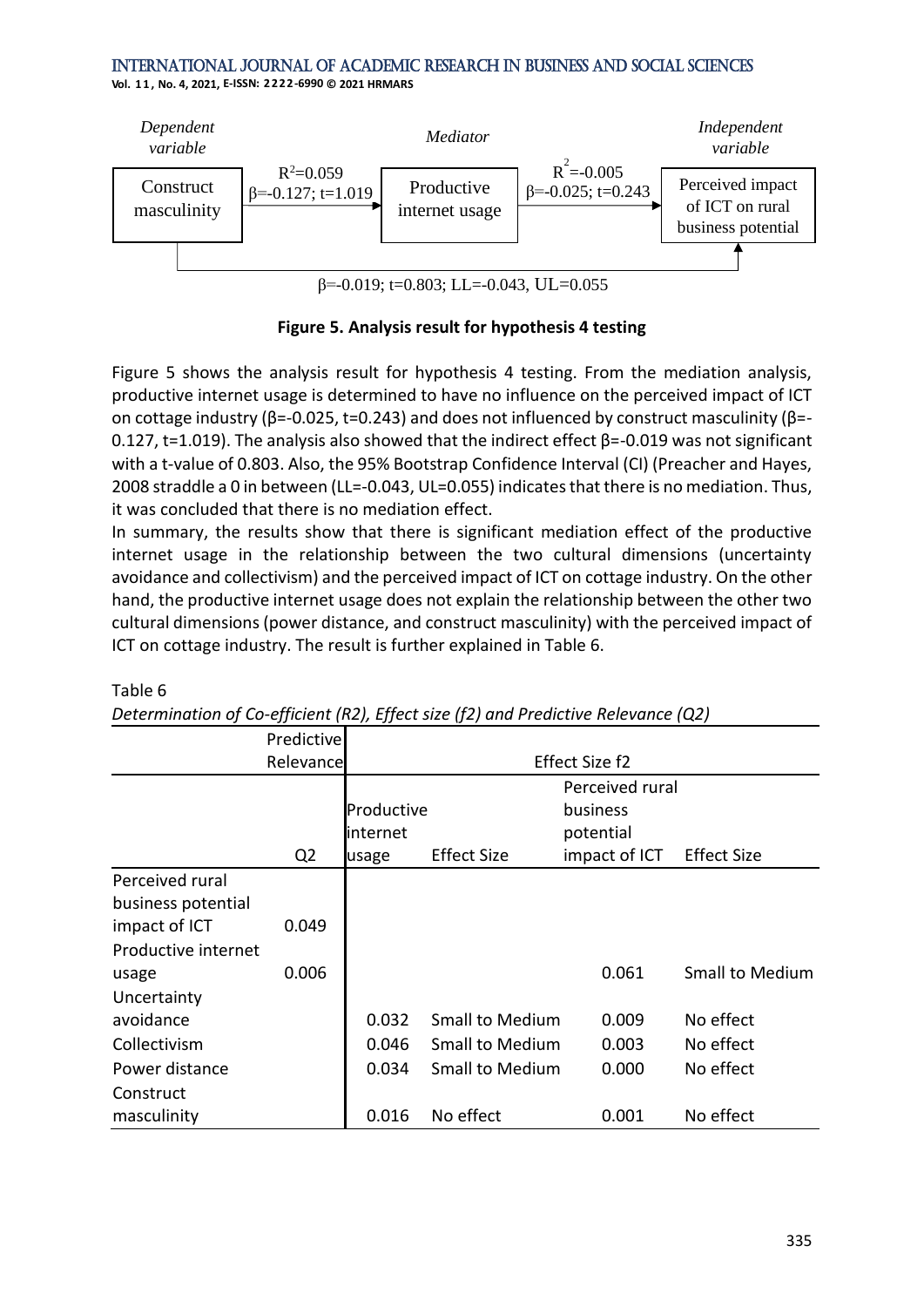**Vol. 1 1 , No. 4, 2021, E-ISSN: 2222-6990 © 2021 HRMARS**

With respect to effect size, the results show that the relationship between uncertainty avoidance culture and productive internet usage had an f2 value of 0.032, indicates the small effect (Hair et al. 2017), similarly to the relationship between collectivism and productive internet usage (f2=0.046), and the relationship between productive internet usage and the perceived cottage industry impact of ICT (f2=0.061). Meanwhile, there are no effect in the relationship between the two cultural dimensions and perceived impact of internet usage on cottage industry. (f2= 0.009 and 0.003). In regard to predictive relevance, the results show that the value of Q2 for cottage industry and productive internet usage were greater than zero for the reflective endogenous latent variable. The result has predictive relevance (Hair et al. 2017).

#### **Discussion**

The findings of this study demonstrate that productive internet usage acts as an important mediating variable in the relationship between uncertainty avoidance and collectivism with perceived cottage industry impact of ICT. On the other hand, the relationship between power distance and construct masculinity were not mediated by productive internet usage. The direct effect of these four cultural dimensions also showed the significant relationship between uncertainty avoidance and productive internet usage, which is similar to the previous research. On the other hand, construct masculinity did not relate significantly to productive internet usage, in contrast to the previous findings (Ravi Nath & Vasudeva Murthy, 2004; Azam & Quaddus, 2013). Other than that, this study found out that collectivist tend to use internet as compared to the individualist, which contrasts with the findings by Moghadam & Assar (2008). These findings show that different country shows different cultural insight when it comes to the diffusion of internet, except for the uncertainty avoidance culture, which shows a strong correlation with the internet diffusion in a way that the risk averse culture tend to reject new technology. Besides that, through the mediation model analysis, this study helps assessing the effectiveness of internet usage for cottage industry development in the rural community and give an insight of how productive internet usage plays its role in mediating cultural differences and cottage industry in the rural community.

#### **Theoritical Implication**

This study contributes to an understanding of the importance of productive internet usage in influencing the rural community perception on the impact of ICT on rural business potential, and develop an inconsistent mediation model illustrating productive internet usage suppressed the relationship between uncertainty avoidance culture and collectivism culture with perceived impact of ICT on rural business potential, when there is no direct effect established between the two cultural differences factors and perceived impact of ICT on rural business potential.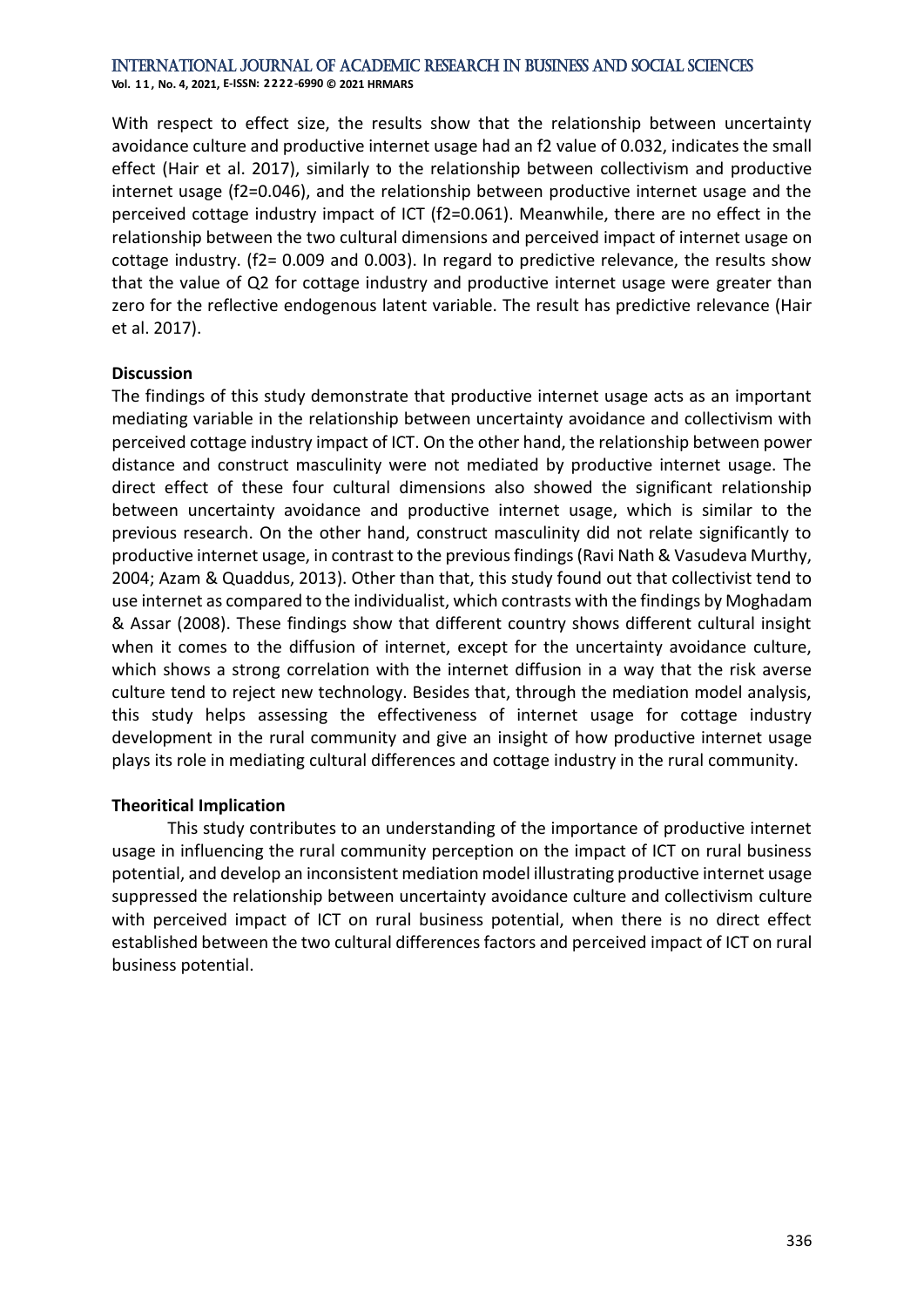**Vol. 1 1 , No. 4, 2021, E-ISSN: 2222-6990 © 2021 HRMARS**



**Figure 5.3:** Mediation model of the relationship between cultural differences factors of internet adoption and perceived impact of ICT on rural business potential with the mediating effect of productive internet usage

Uncertainty avoidance and collectivism cultural dimension affect an individual's perception on the impact of ICT on rural business potential, with the intervening factor of productive internet usage.

#### **Intervention Implication**

The findings of this study explain the need for the authority to consider cultural considerations in determining user behaviour and internet adoption patterns. It is essential for the practitioner to consider the cultural attributes of the users to during the design and implementation phases to enhance the efficacy of ICT implementation. In the context of this study, the government has provided the community with ICT facilities and training. The capability of the service provider in designing the right training module for the target group will strongly invoke productive internet usage in the community, thus encourage more positive perception of ICT impact on the cottage industry development in those areas. Communities with high uncertainty avoidance tend to have lower internet usage rates. Certainly, in such communities, people are risk averse and unwilling to try new things. Also, the same pattern is observed in collectivist community. The collectivist communities seem to have higher adoption rate as compared to the individualist community. In such culture, the relationship among the community members and the interconnectedness between people plays a central role in each individual's decision to use ICT. Therefore, it is important for the service provider to mitigate the cultural factor in the intervention of digital community by educating the community on the benefits of ICT in a cultural-sensitive fashion. Besides that, the exposure toward the internet of things, success stories, and encourage knowledge sharing among the community members regarding the use of the internet in the cottage industry can also be considered in mitigating the cultural factor.

#### **References**

Azam, M. S., & Quaddus, M. (2013). Examining the Influence of National Culture on Adoption and Use of Information and Communication Technology: A Study from Bangladesh's SME Perspective. The International Technology Management Review, 3(2), 116-126.

Barnett, H. G. (1953). Innovation: The Basis of Cultural Change, New York: McGraw Hill.

- Clement, J. (2020). Worldwide digital population as of January 2020. [online] Available at: https://www.statista.com/statistics/617136/digital-population-worldwide/
- Davis, F. D. (1989). Perceived Usefulness, Perceived Ease of Use, and User Acceptance of Information Technology. Management Information Systems Quarterly, 13(3), 319-340.